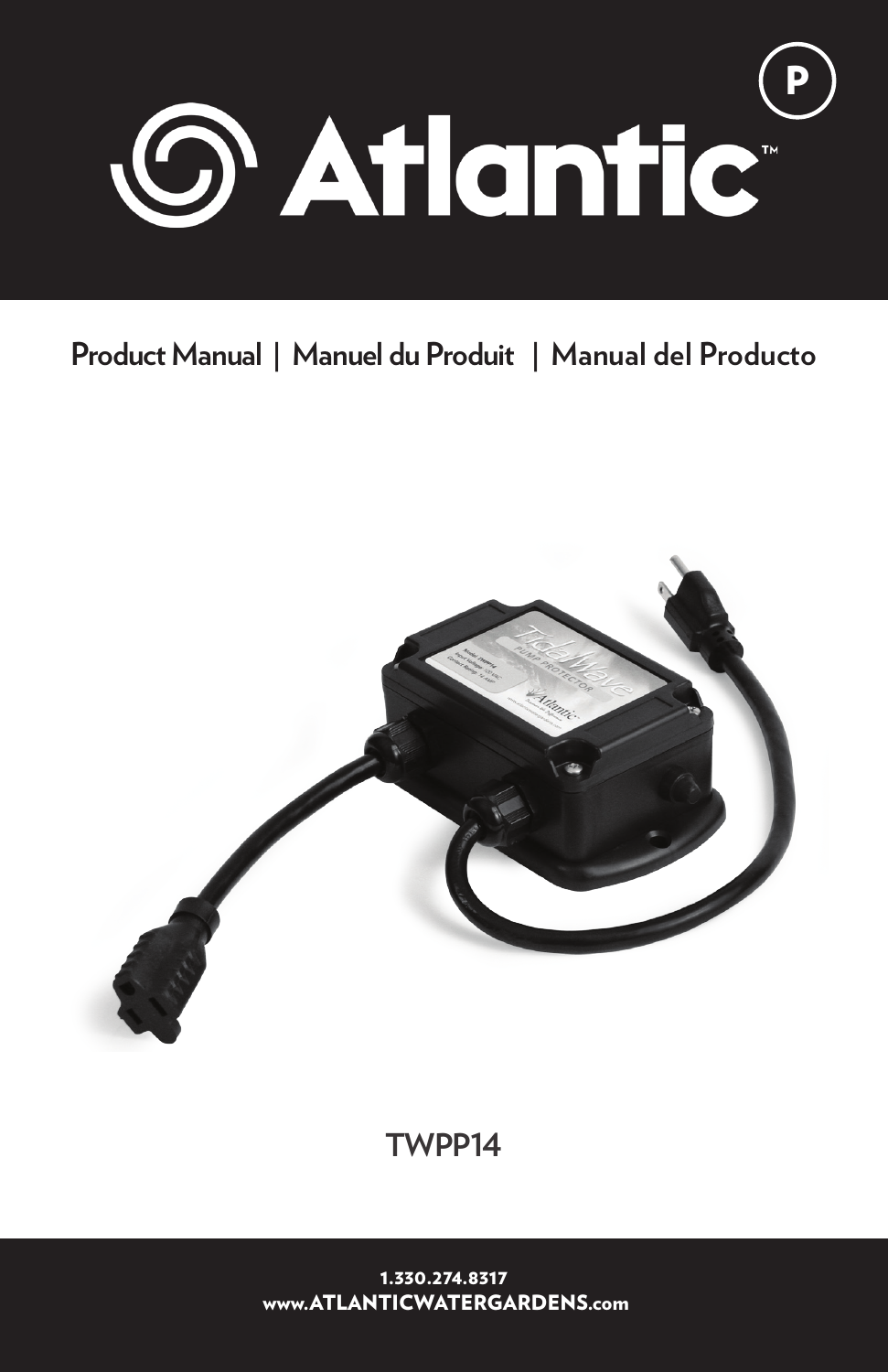#### **Product: Pump Protector Model: TWPP14**

### **Features:**

- Pump motor is protected from operating when system is dry
- Provides pump protection from certain cavitations due to decreased water flow
- Protection from excessive line currents
- 14 amp / 1HP maximum at 120 VAC operation
- Reset/calibration push button for fast commissioning
- Works with existing ground fault circuits
- No wiring; just plug in the unit and pump

### **Description:**

The Pump Protector is an electronic control module designed to help protect pump motor damage due to sudden restriction in water flow or when system is dry. The product monitors subtle line power changes that are created by the pump during changing load conditions, and therefore does not need level sensors which can plug during operation.

When line current changes exceed the product's internal threshold, the power to the pump is switched off until the user pushes the reset button. The product also has calibration means to set the lower and upper current threshold specific to each pump size to protect during abnormal power changes.

| <b>ELECTRICAL</b>                     |                                                       |
|---------------------------------------|-------------------------------------------------------|
| Supply Voltage                        | 105-132 AC                                            |
| Supply Voltage Frequency              | 50Hz, 60Hz                                            |
| <b>Burden Current</b>                 | <12mA                                                 |
| Output Type                           | Relay Form A                                          |
| Output Current (Maximum)              | 14 Amp AC, 1 HP                                       |
| Over Current Circuit Protection       | 125% of Programmed Current, < 10 sec response<br>time |
| Under Current Circuit Protection      | 75% of Programmed Current, <10 sec response time      |
| Overload Current Protection           | 15 amp +/- 20%, <10 AC cycles                         |
| <b>Cavitations Current Protection</b> | Adaptive, <10 sec response                            |
| Pump Dry                              | Shut down < 10 seconds                                |
| <b>ENVIRONMENTAL</b>                  |                                                       |
| Sealing                               | IP64, Dust protection and water spray                 |
| Shock                                 | 10 <sub>G</sub>                                       |
| Temperature                           | $-25^\circ$ to $50^\circ$ C                           |
| <b>MECHANICAL</b>                     |                                                       |
| Package Material                      | ASA, Black                                            |
| Dimensions (LxWxD)                    | L 5.18", Q 3.25", H 2.12" w/o base plate              |
| <b>Mounting Holes</b>                 | $2 \times 0.125"$                                     |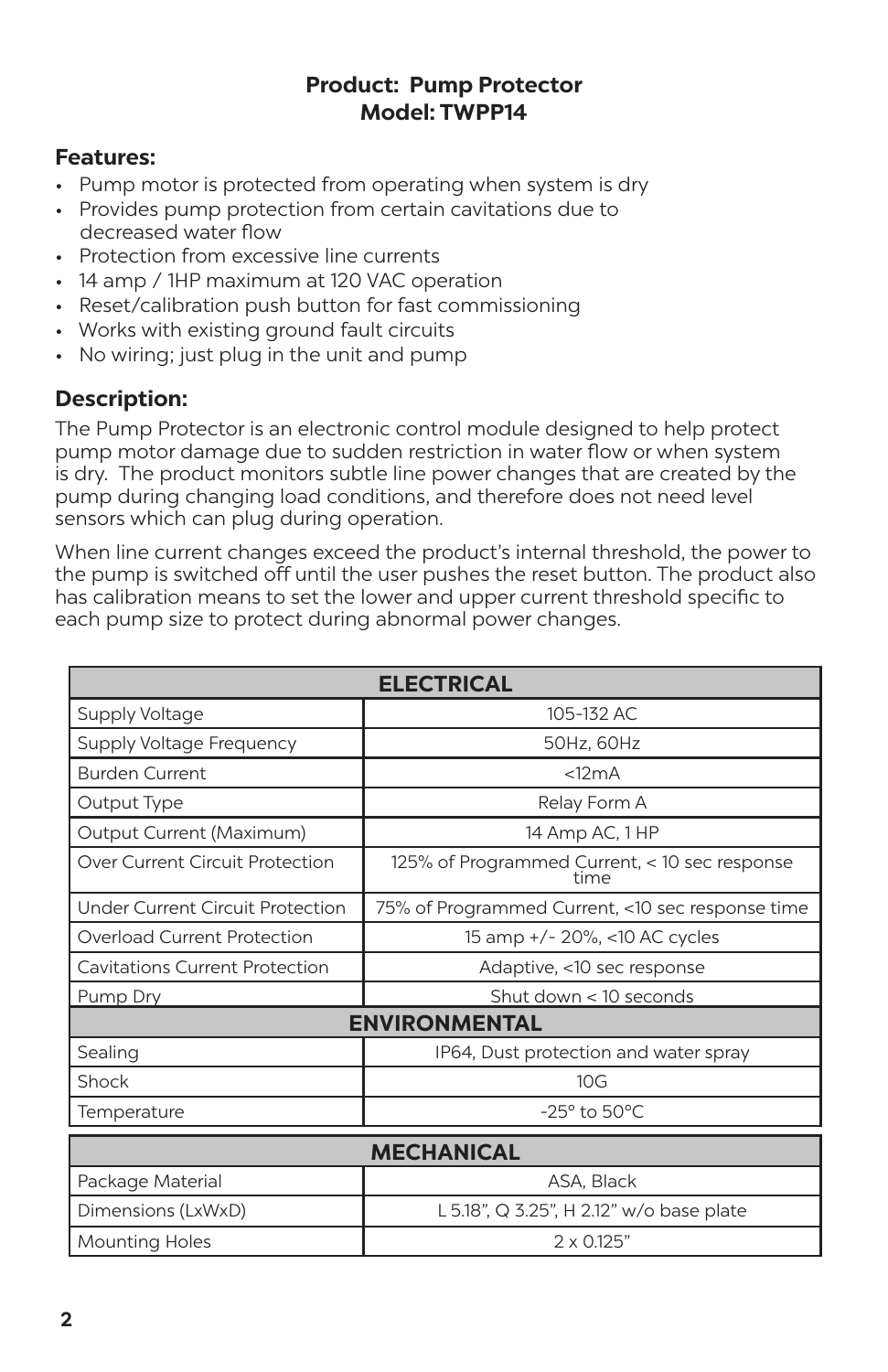# **Installation Instructions:**

- 1. Attach the mounting plate to the back of the Pump Protector with the four screws provided.
- 2. Choose a spot near the GFCI outlet to mount the Pump Protector.
- 3. Attach the Pump Protector to a post or structure using two exterior screws (not included).

**Note:** Make sure that the Pump Protector is high enough that the Pump Power Supply Cord ( figure 1) is not lying on the ground. The Pump Protector can either be mounted horizontally or vertically.



## **FIGURE 1**

### **To Improve The Reliability of Your Pump Protecting System:**

- 1. Provide adequate wiring to the Pump Protector to ensure that load switching from other appliances do not change line voltatge more than 10% during abrupt load changes.
- 2. Calibrate the Pump Protector only after verification that the pump liquid flow is adequate.
- 3. Connect only one pump to the Pump Protector.
- 4. Regularly check the conveyance system for slow build up of deposits that can affect water flow over time.
- 5. Some pumps inherently have cavitation due to pump design and may intermittently shut down.